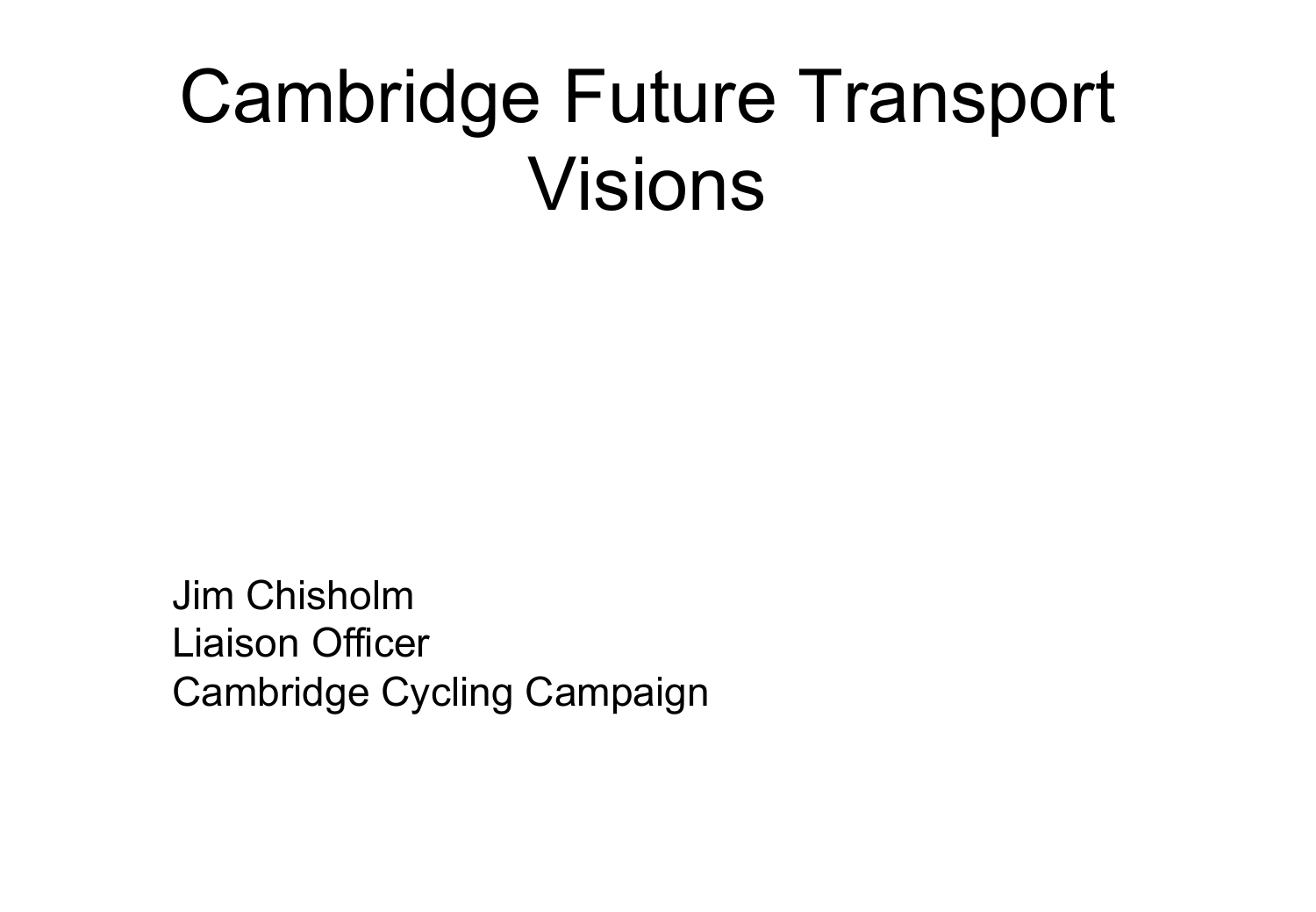## Cambridge Cycling Campaign

For better, safer and more cycling in and around Cambridge

- 1000+ members
- General Utility Cycling
- Active campaigners are all volunteers
- You should join!
- See me or Camcycle.org.uk
- You can join online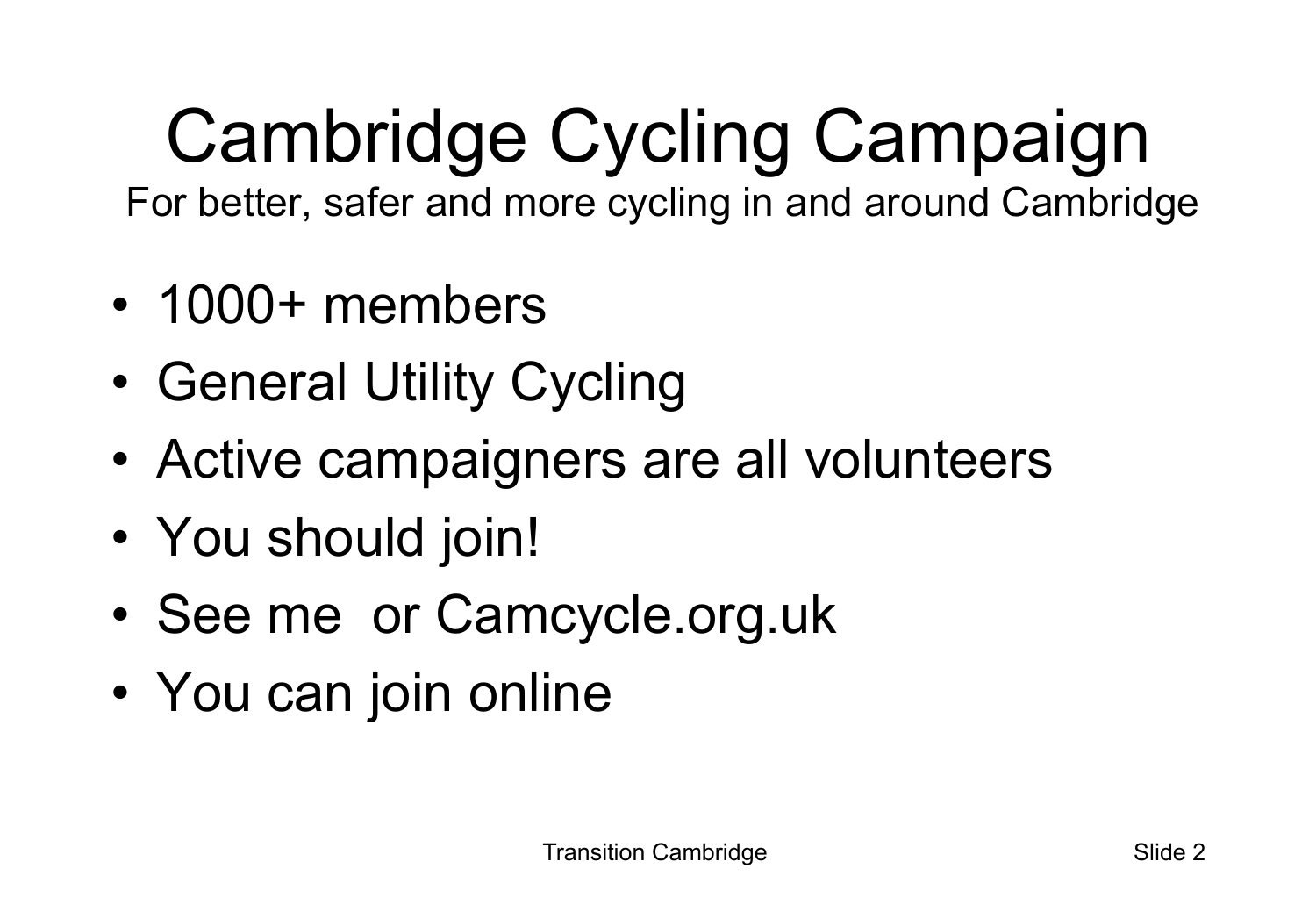### Who am 1?

- Jim Chisholm
- Always a passionate interest in Traffic/Transport/Road **Safety**
- Worked at RRL/TRRL for 15 years
- Never sports cycling, always utility cycling
- (Walking is my leisure pursuit and I do own a car)
- Lived in Cambridge for 25 years?
- But I've always been a 'campaigner' if not an activist
- Member of Cambridge Cycling Campaign from Day One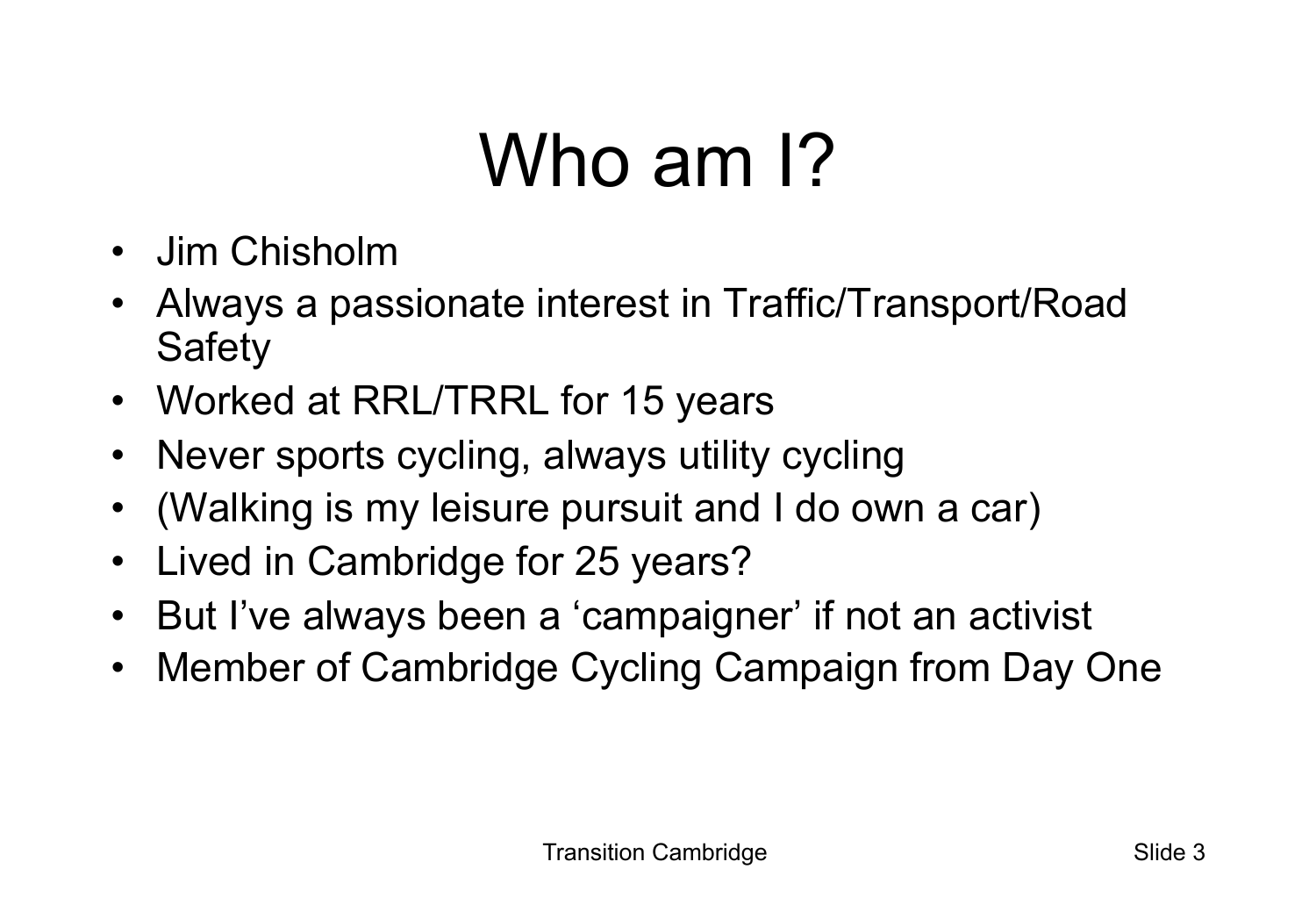## Utopia or Dystopia??

- I'm not going to talk about 'Dutch'style provision
- Nor am I going to talk about carbon reduction!
- I'm not even going to talk about the 'Chisholm Trail'
- Instead I'm going to look at the effects of a '*No Cycling Day'*
- Or rather a simplified example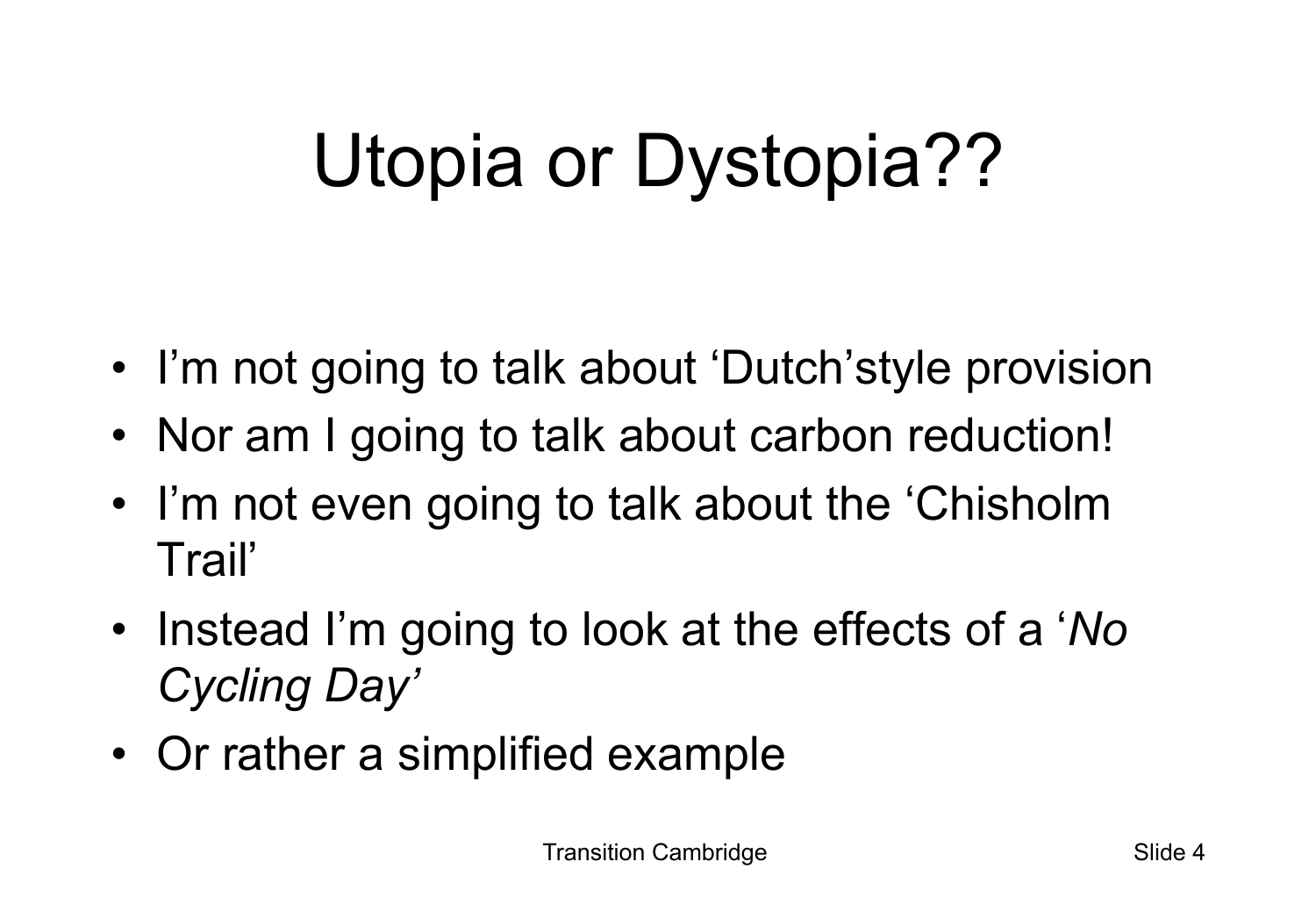#### Cycles as an obstruction to ʻfree flow'!

- Well that is what many drivers think, but for many with bikes they could switch mode to a car
- Most Campaign members outside the City have access to a car?
- County Council counts (2011) show:
	- 155,000 cars
	- 9,000 cycles
- cross the ʻradial' cordon each day
- (ie entering Cambridge from ʻnecklace' villages or beyond)
- So what would happen if those who cycle from the villages drove?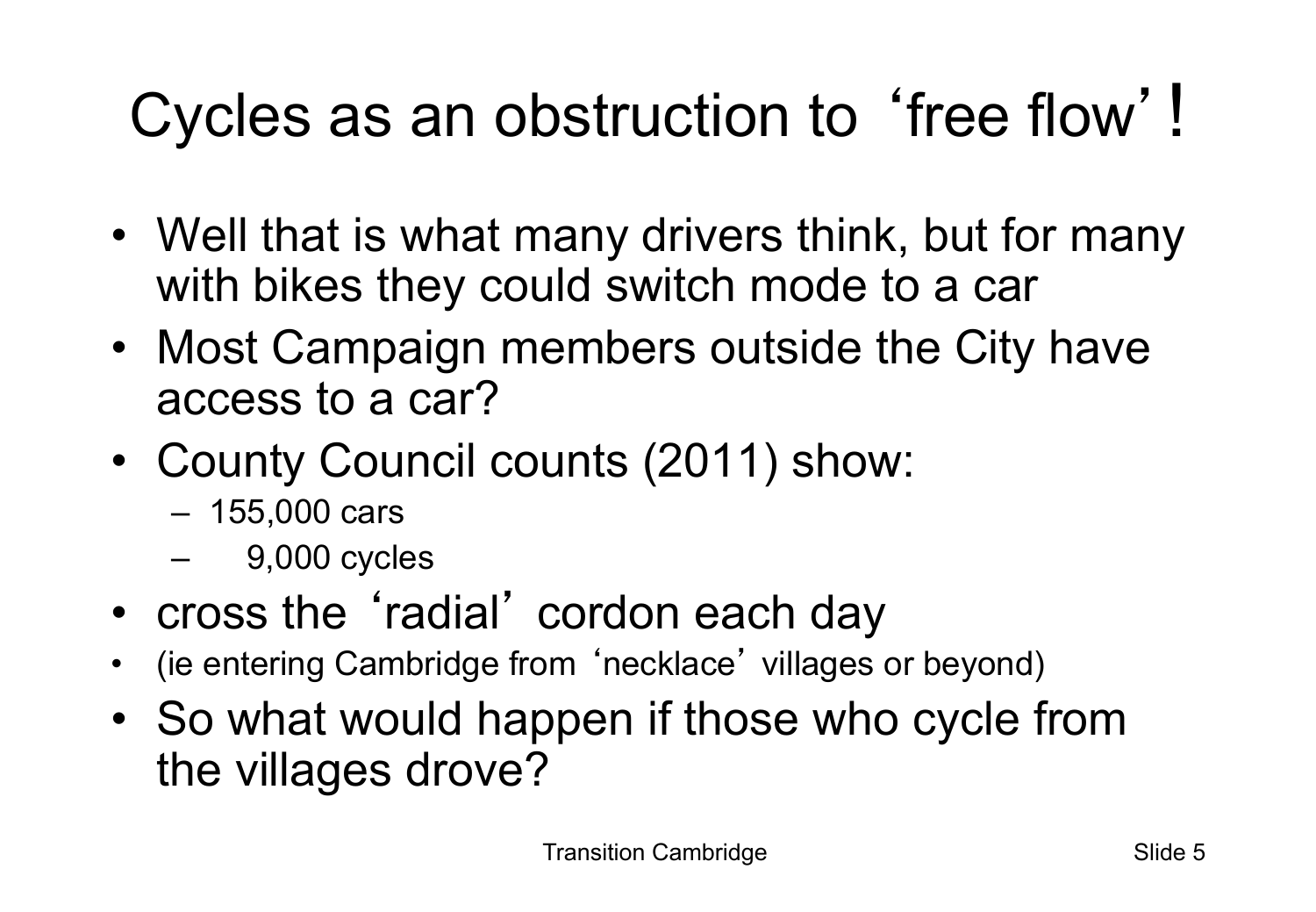## Queuing Theory

- Early work by Bell Labs in USA for manual telephone exchanges
- Much used in traffic modelling
	- Once ʻcapacity' reached queues result
	- Any small extra delay added to everyone's trip time who follows
- Many examples in modern life
- Tesco's!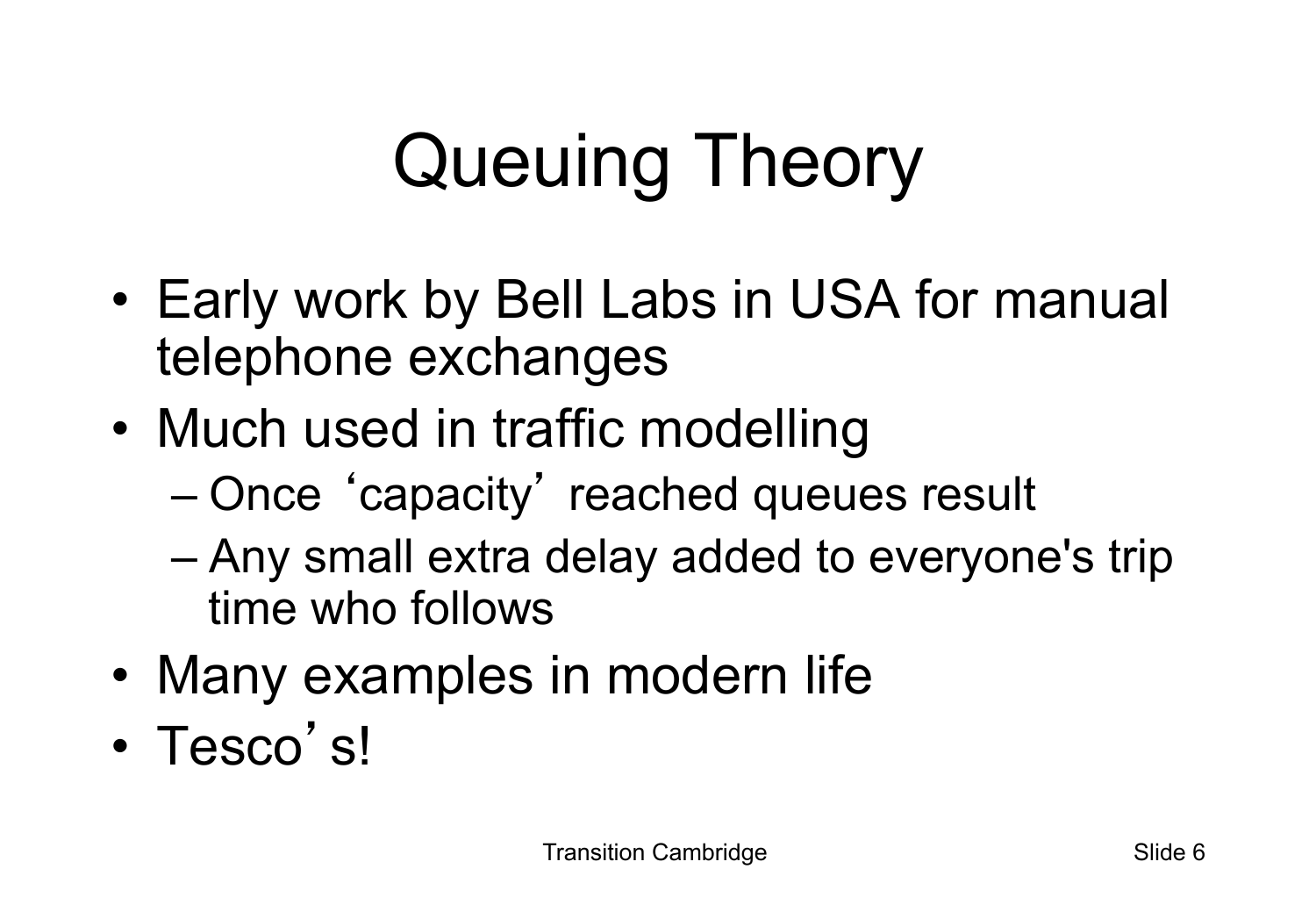#### Flow-Delay Curves

- **Exponential function appropriate to represent effects of congestion on travel times.**
- **At low traffic, an increase in flows would induce small increase in delay.**
- **At flows close to capacity, the same increase would induce a much greater increase in delays.**

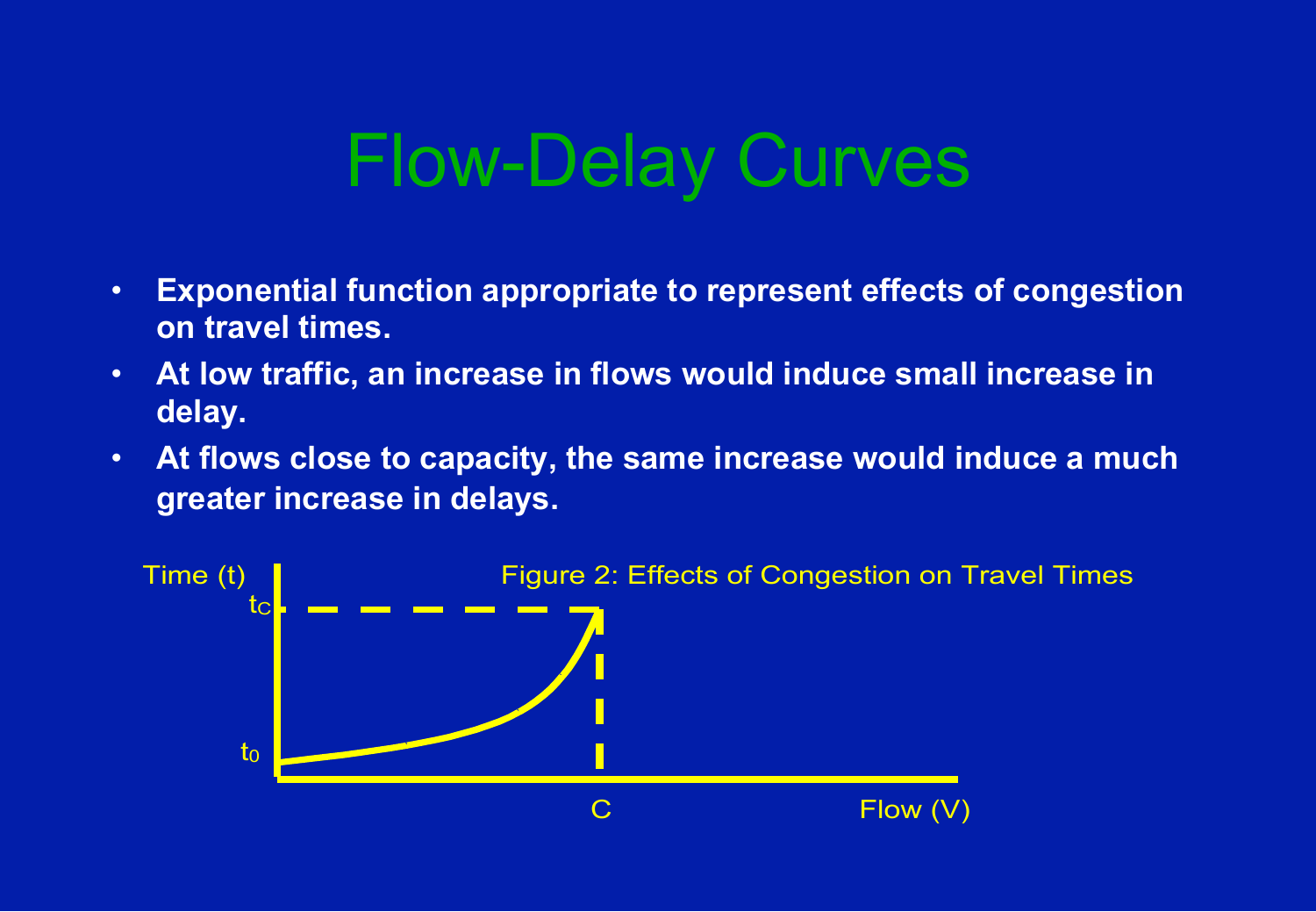#### Some Sums

- Assume 4,000 extra cars on 8 radials during peak time
- 100 extra cars makes a queue one kilometre long
- So that is 5 kms, say 3 miles, of extra queues on each radial?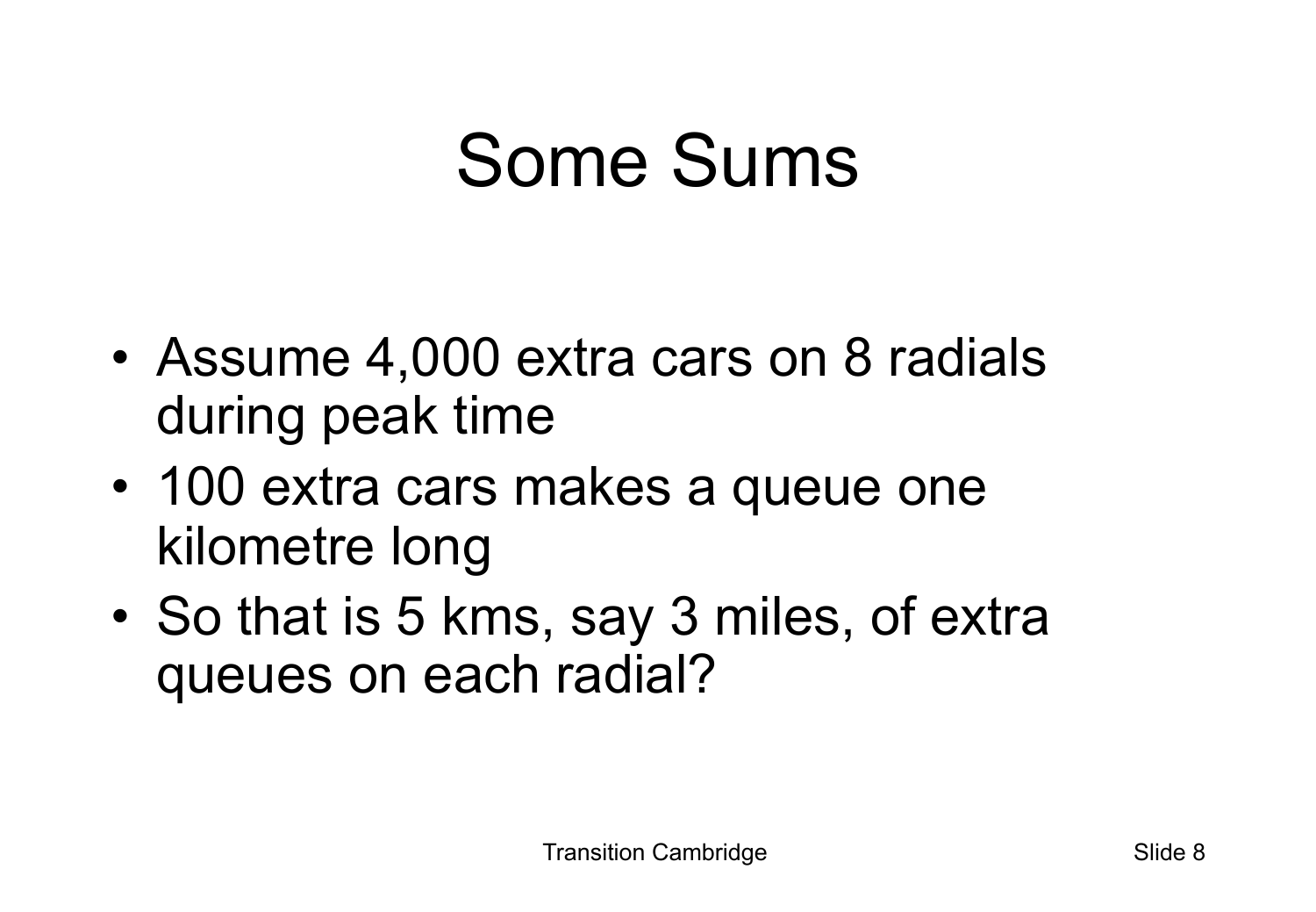## Isn't this just theory?

- Traffic disappears in half terms
- Oh no it doesn't!
- It is just the queues that disappear
- Cars in Trumpington Road reduce by only about 10% over the peak hours in half terms
- Of course there are feed-back loops, but I did say this was a simple model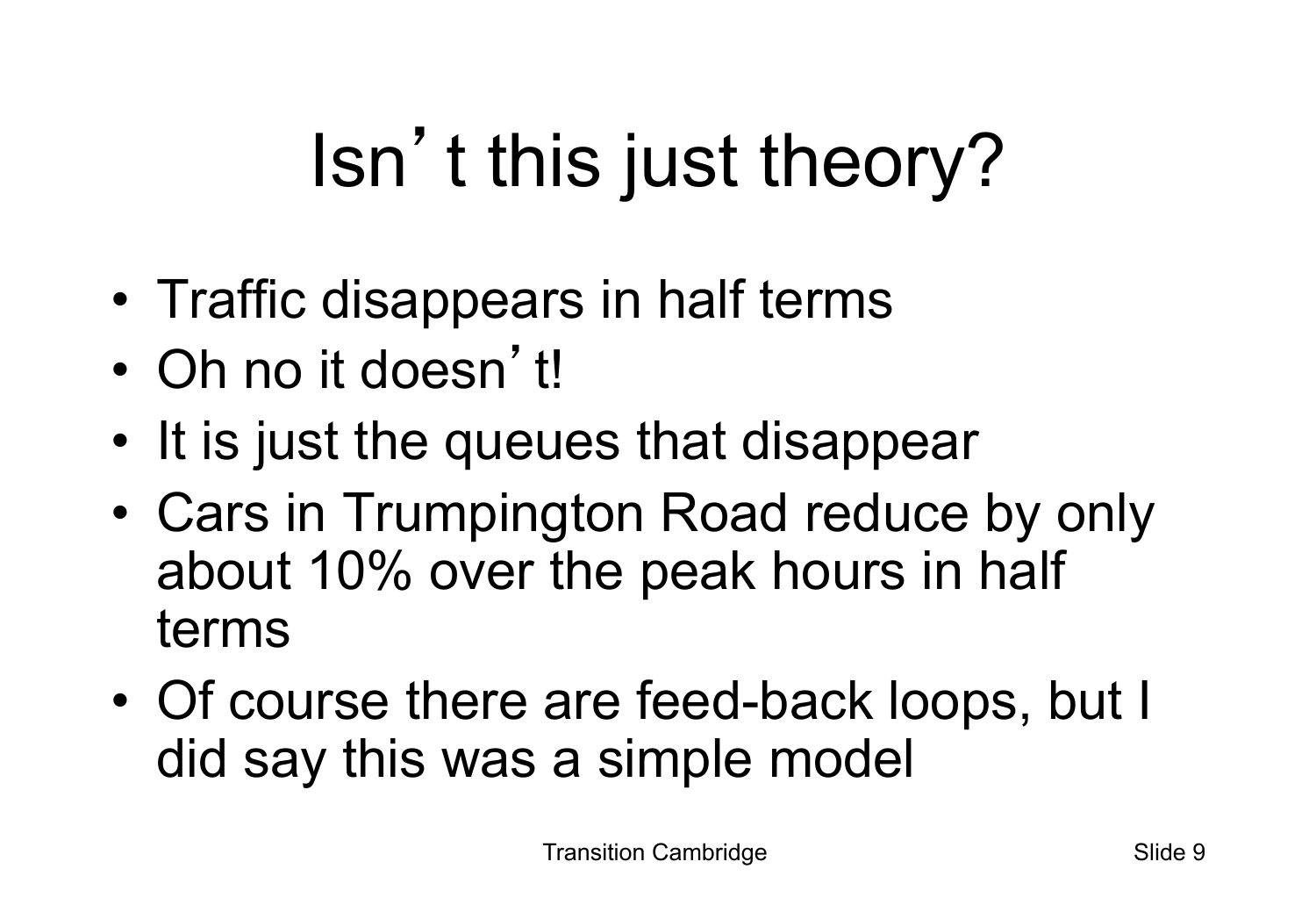#### What about the reverse?

- Imagine if 10% of those in cars started to cycle – That's another 15,000 cycles
- A 3.5 metre lane can take:
	- 2,000 cars or 14,000 bikes
- Queues of cars would disappear
- Deliveries would be on time and cost less
- Essential trips by car would be stress free
- Cycling would be more enjoyable
- We would all be happier
- Even those who still drive!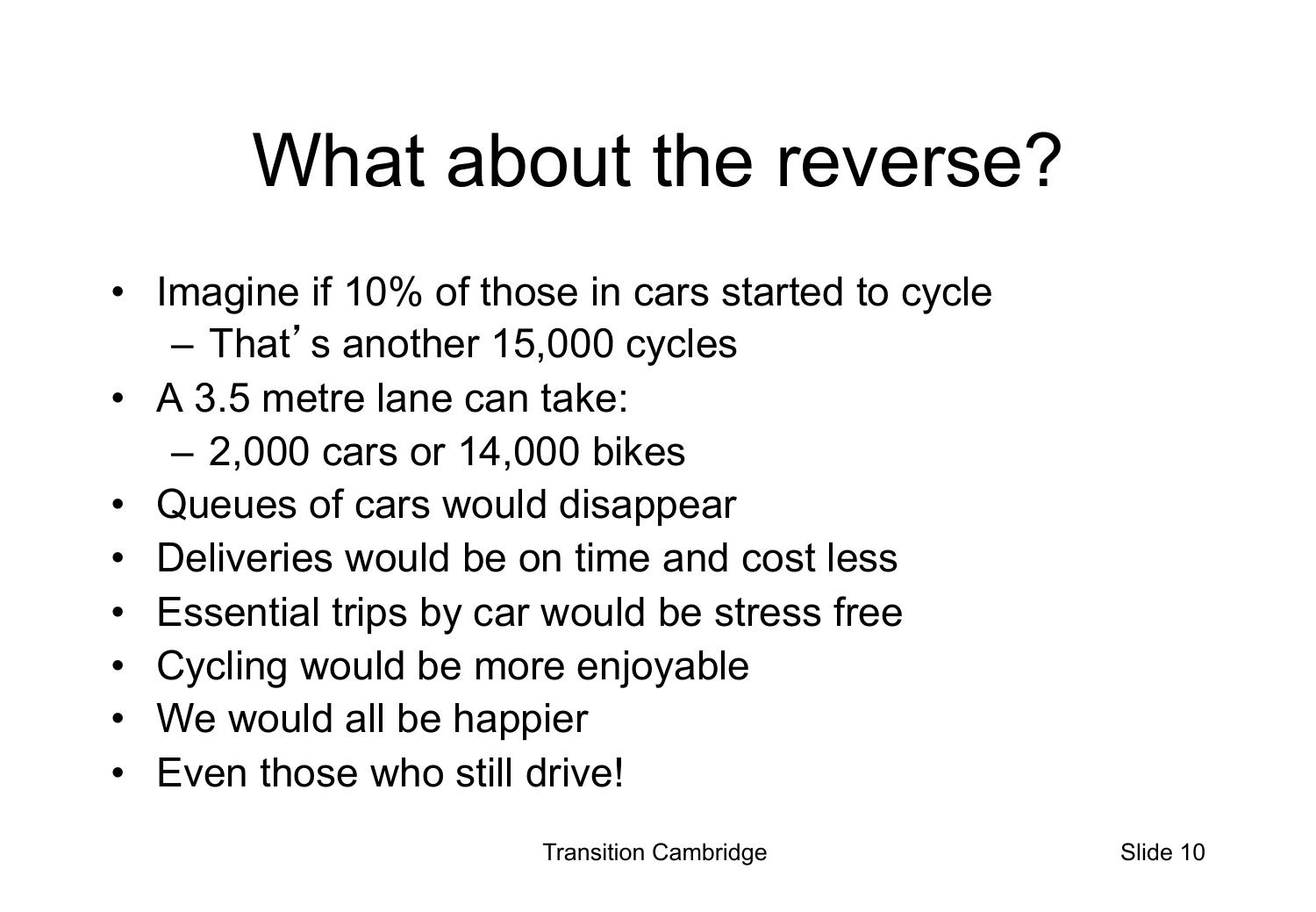#### A paradox for investment

- My theory:
- "*Every pound invested in cycling produces a bigger reduction in delays for those in cars than a pound invested in road space for such vehicles*"
- •
- We don't have to wait until 2030 for all these benefits
- We could start tomorrow
- and we could then be a exemplar for cities everywhere in the UK